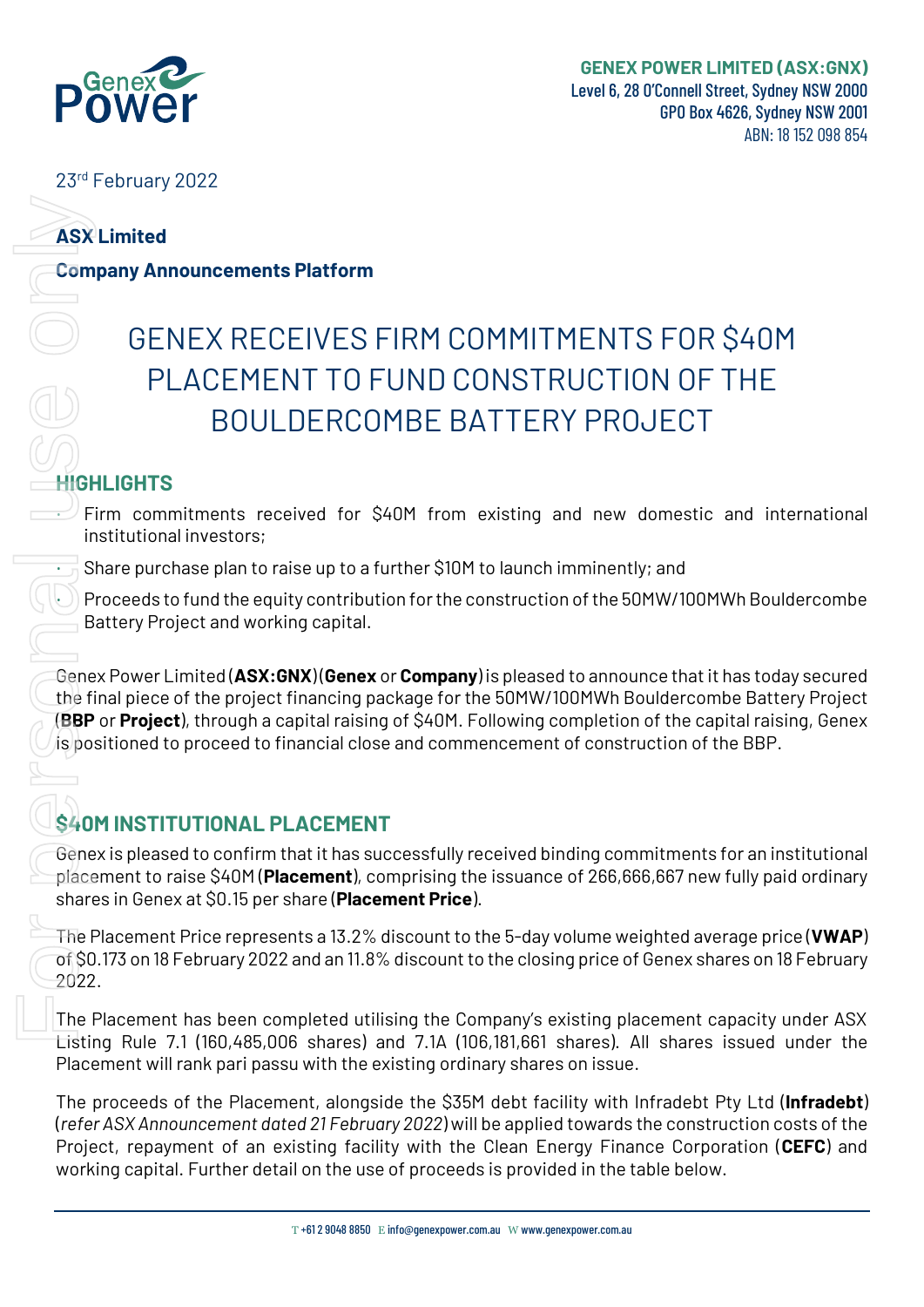

| <b>SOURCES AND USES</b>                     | <b>SM</b> |
|---------------------------------------------|-----------|
| <b>Sources</b>                              |           |
| <b>Equity Raising</b>                       | \$40.00   |
| New BBP Debt Facility                       | \$35.00   |
| <b>Total</b>                                | \$75.00   |
| <b>Uses</b>                                 |           |
| <b>BBP Capex</b>                            | \$60.00   |
| Repayment of K2H CEFC facility              | \$3.00    |
| Working Capital and costs of equity raising | \$12.00   |
| <b>Total</b>                                | \$75.00   |

## **LAUNCH OF \$10M SHARE PURCHASE PLAN**

| \$35.00<br>\$75.00<br>\$60.00<br>\$3.00<br>\$12.00<br>\$75.00<br>Canaccord Genuity (Australia) Limited and Morgans Corporate Limited acted as Joint Lead Manag<br>to the Placement and Euroz Hartleys Limited acted as Co-manager to the Placement.<br>In acknowledgement of the continued support of the Company's retail shareholders, Genex I<br>resolved to undertake a Share Purchase Plan (SPP) to raise up to a maximum of \$10M to allow eligi<br>shareholders to participate in the capital raising on similar terms to those of institutional invest |
|----------------------------------------------------------------------------------------------------------------------------------------------------------------------------------------------------------------------------------------------------------------------------------------------------------------------------------------------------------------------------------------------------------------------------------------------------------------------------------------------------------------------------------------------------------------|
|                                                                                                                                                                                                                                                                                                                                                                                                                                                                                                                                                                |
|                                                                                                                                                                                                                                                                                                                                                                                                                                                                                                                                                                |
|                                                                                                                                                                                                                                                                                                                                                                                                                                                                                                                                                                |
|                                                                                                                                                                                                                                                                                                                                                                                                                                                                                                                                                                |
|                                                                                                                                                                                                                                                                                                                                                                                                                                                                                                                                                                |
|                                                                                                                                                                                                                                                                                                                                                                                                                                                                                                                                                                |
|                                                                                                                                                                                                                                                                                                                                                                                                                                                                                                                                                                |
|                                                                                                                                                                                                                                                                                                                                                                                                                                                                                                                                                                |
|                                                                                                                                                                                                                                                                                                                                                                                                                                                                                                                                                                |
| under the Placement. Genex reserves the right to scale back the SPP and raise less than \$10M or                                                                                                                                                                                                                                                                                                                                                                                                                                                               |
| Existing eligible shareholders on the register as at the record date of 7.00 pm (AEDT) on Tuesday,<br>Eebruary 2022 ( <b>Record Date</b> ) will be able to subscribe for up to \$30,000 of shares per shareholdeı                                                                                                                                                                                                                                                                                                                                              |
|                                                                                                                                                                                                                                                                                                                                                                                                                                                                                                                                                                |
| the 5-day VWAP as at the date immediately before the issue of Shares under the SPP.                                                                                                                                                                                                                                                                                                                                                                                                                                                                            |
| Further information in relation to the SPP, including SPP terms and conditions, will be outlined in :<br>SPP offer booklet which will be dispatched to eligible shareholders on Thursday, 3 March 2022. Ger<br>reserves the right to vary the SPP offer details and timetable without notice.                                                                                                                                                                                                                                                                  |
| An indicative timetable for the Placement and SPP is as follows:                                                                                                                                                                                                                                                                                                                                                                                                                                                                                               |
| <b>DATE</b>                                                                                                                                                                                                                                                                                                                                                                                                                                                                                                                                                    |
| 7.00PM (AEDT) Tuesday, 22 February 2022                                                                                                                                                                                                                                                                                                                                                                                                                                                                                                                        |
| Wednesday, 23 February 2022                                                                                                                                                                                                                                                                                                                                                                                                                                                                                                                                    |
| Friday, 25 February 2022                                                                                                                                                                                                                                                                                                                                                                                                                                                                                                                                       |
| Monday, 28 February 2022                                                                                                                                                                                                                                                                                                                                                                                                                                                                                                                                       |
| Thursday, 3 March 2022                                                                                                                                                                                                                                                                                                                                                                                                                                                                                                                                         |
| Thursday, 3 March 2022                                                                                                                                                                                                                                                                                                                                                                                                                                                                                                                                         |
| 5.00 PM (AEDT) Thursday, 17 March 2022                                                                                                                                                                                                                                                                                                                                                                                                                                                                                                                         |
| Prior to 12.00pm (AEDT) Friday, 18 March 2022                                                                                                                                                                                                                                                                                                                                                                                                                                                                                                                  |
|                                                                                                                                                                                                                                                                                                                                                                                                                                                                                                                                                                |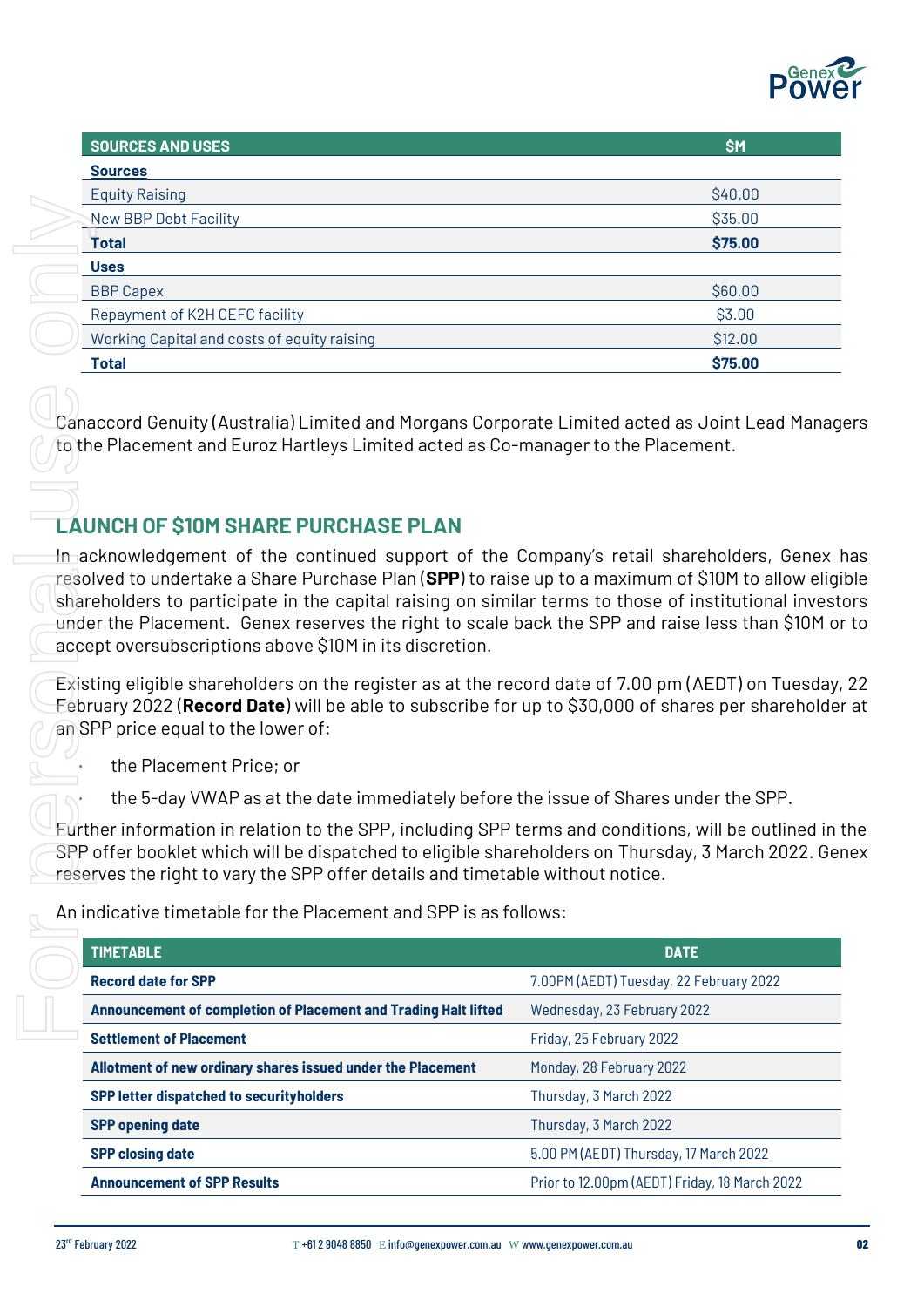

| <b>TIMETABLE</b>                                          | DATE                                  |
|-----------------------------------------------------------|---------------------------------------|
| Allotment of New Shares under the SPP                     | No later than Tuesday, 22 March 2022  |
| ASX quotation of new ordinary shares issued under the SPP | Wednesday, 23 March 2022              |
| <b>Dispatch of confirmation statements</b>                | To later than Thursday, 24 March 2022 |

Commenting on today's announcement, James Harding, Genex Chief Executive Officer stated:

"*I am delighted to announce today the final piece for the project financing of the Bouldercombe Battery Project, being the completion of a \$40M institutional placement. I would like to thank our existing institutional shareholders for their continued support of Genex and our strategy as a leading diversified renewable energy generation and storage company, and to welcome new shareholders to the register.* 

*We are also thankful for the ongoing support of our strong base of retail shareholders, who have helped the Company grow its portfolio since listing on the ASX in 2015. In acknowledgement of this support, I am pleased to confirm the launch of a \$10M Share Purchase Plan to allow our retail shareholders to participate in the capital raising on similar terms to investors under the institutional placement.*

*The Bouldercombe Battery Project, which complements our fully funded Kidston Pumped Storage Hydro Project currently under construction, is an exciting addition to the Company's portfolio and will add significant upside exposure for shareholders when it commences operation in mid-CY2023."*